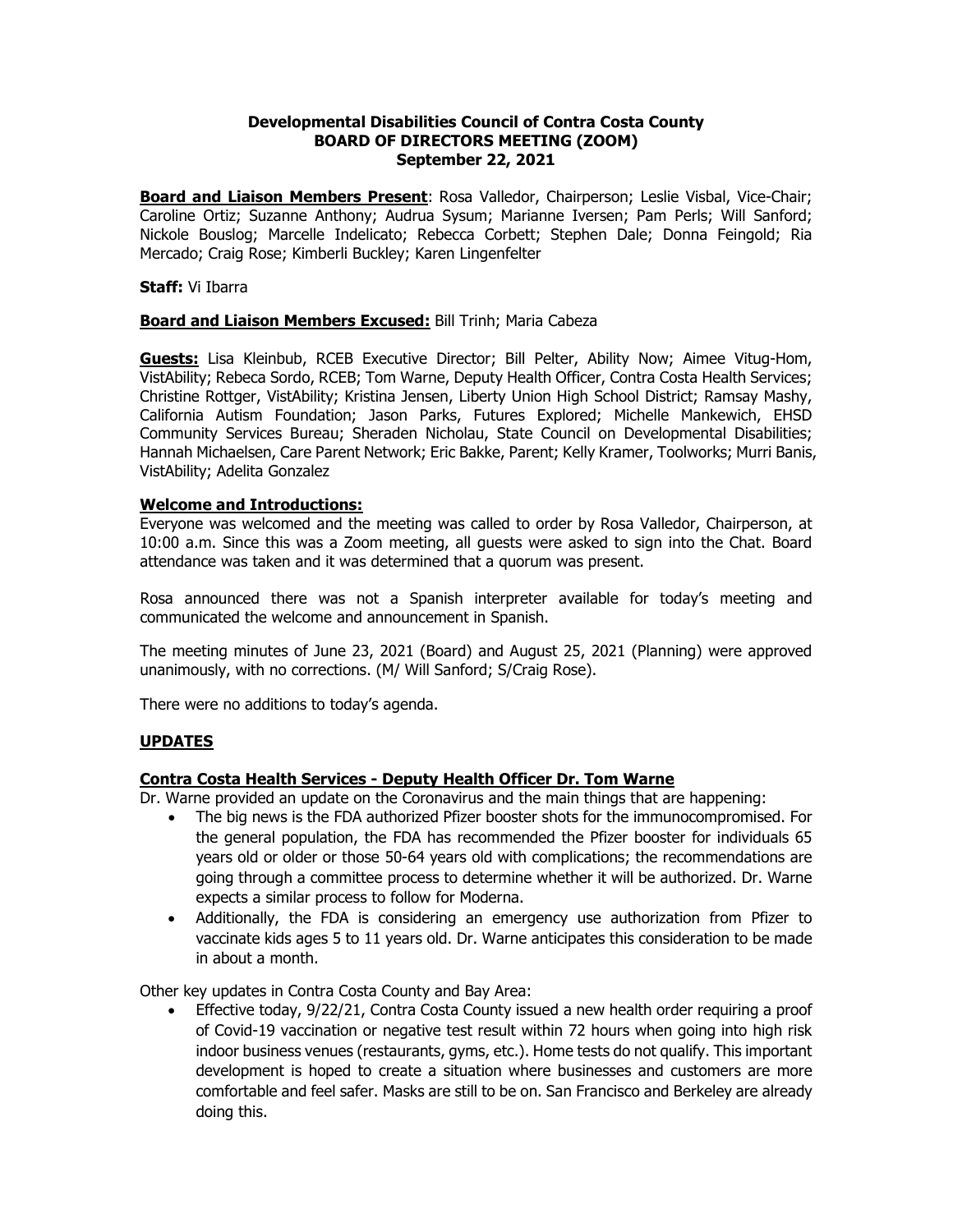- Really good news is that case rates are continuing to decline current case rate is 15.5 per 100K, down from 18 per 100K last week. It peaked mid-August at 40 cases/100K primarily affecting the unvaccinated.
- Hospitalizations came down from 220 in early August to 176 last week and 135 as of today's meeting date. This is really good news.
- 80.5% of the eligible population in Contra Costa County are fully vaccinated and 85% have received at least one dose.

Case rates for the unvaccinated tends to be 5-10% higher and hospitalization 10 times more likely. The vaccines do work!

There was a question from the public regarding data on the vaccine for 12 to 15 years olds, and expressing concerns with a mandate preceding the approval of a vaccine. The community member expressed his wish to make informed decisions on behalf of his children whose pediatrician advised against the vaccinations. He is interested in seeing hospitalization data for children with COVID and that is not currently available on the county COVID dashboard.

Dr. Warne acknowledged that, while the vaccine is deemed safe and authorized for children between the ages of 12 and 15 years old, the FDA has not yet approved it. It will take more data to be evaluated to rise to the level of being approved. The FDA engages expert panels – researchers and scientists across the United States – to ensure sound and correct data. While not unreasonable to wait to make a decision for children until a vaccine is fully approved, school settings may pose higher risks due to more interactions, for example in sports.

For more information and the latest data, visit the County website at [https://www.coronavirus.cchealth.org.](https://www.coronavirus.cchealth.org/)

# **RCEB Report by Lisa Kleinbub:**

Lisa wished everyone a happy fall season – it started today! She provided several updates on what's going on at RCEB:

- As Dr. Warne reported, Covid case numbers are going down and RCEB saw far fewer cases in the last few weeks especially as compared to August. This is based on what they're seeing in primarily licensed facilities, as there is a data lag from those outside of licensed facilities.
- DDS has opened the process to apply for Service Access & Equity Grants and is accepting submissions through November 3, 2021. Applicants are encouraged to review Welfare and Institutions Code 4159.5. The priority areas of focus are:
	- o Community partnerships for learning and advocacy
	- o Developing leaders
	- o Access to Early Start services for children who were not referred early on
	- o Deaf services
	- o Workforce diversification
	- o Access to culturally responsive services
- A public meeting on the Performance Contract for 2022 will be held on Thursday, September 30, 5:30pm. RCEB has objectives set by the State as well as local objectives to address service needs. Community participation is important to get input on activities that will help to achieve equity, increase employment, and meet other compliance measures. Information about the public meeting will be sent to those on the RCEB listservs. Please join if you'd like.
- RCEB is in the process of scheduling another meeting in early October for the African American community due to systemic and other prominent issues in our community. Look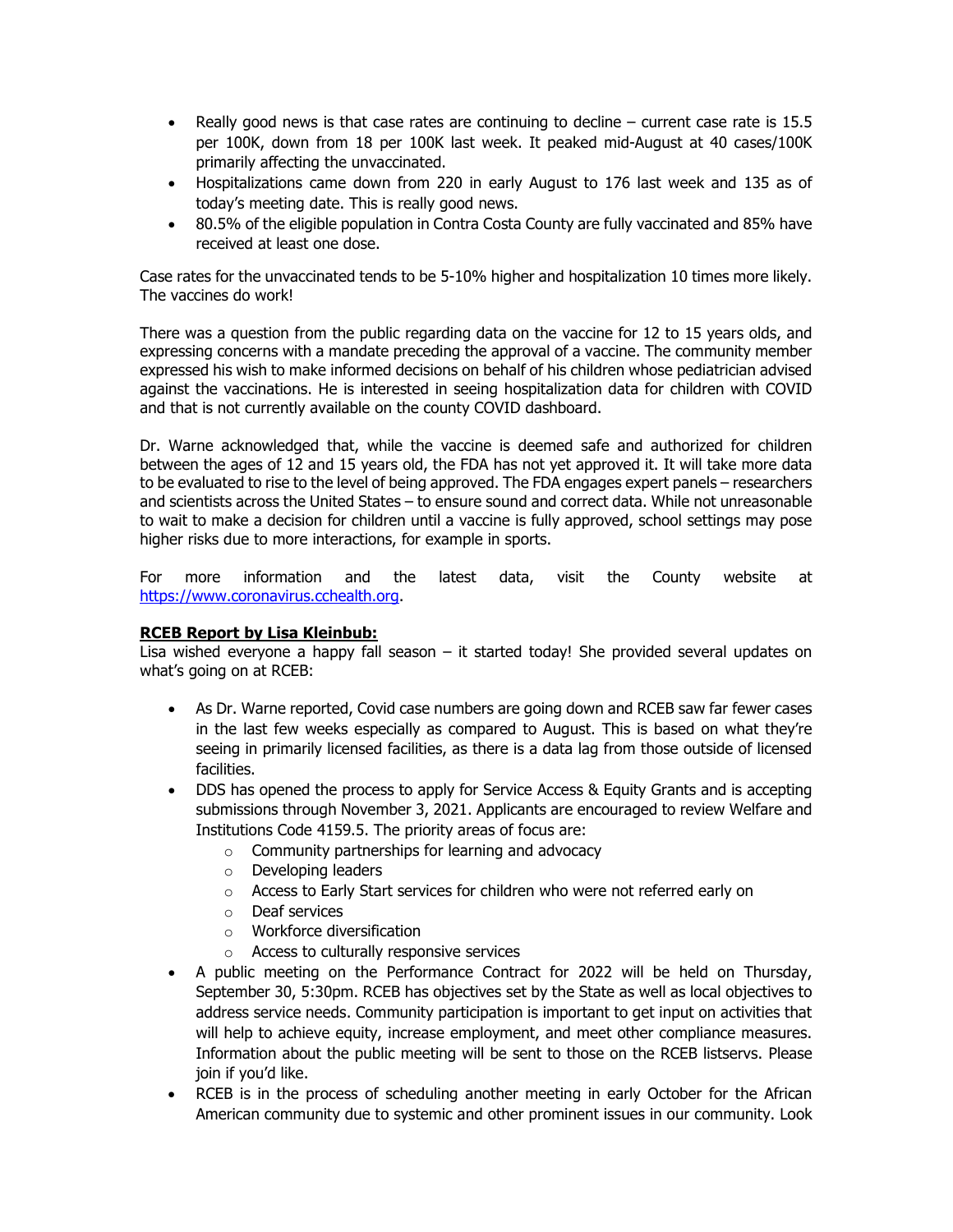for an upcoming announcement and details on the RCEB website. Outreach notices will be sent as well.

• Assembly Bill 445 - authored by Assemblymember Calderon - was signed into law by the Governor. The Bill was sponsored by the Association of Regional Center agencies, which removes the requirement for Regional Centers to collect social security numbers of its consumers' parents. This was, at times, an impediment for families coming into the Regional Centers in questioning the security of their data and enrollment. Birthdates will still be required and the law goes into effect January 1, 2022.

# **State Council on Developmental Disabilities (SCDD) Bay Area Office Report by Sheraden Nicholau:**

Sheraden reported several items to put on everyone's radar:

- 1. The deadline to enter "There Should Be a Law Contest" is October  $15<sup>th</sup>$ . Everyone is invited to submit ideas about laws that can fix policy issues, which have an impact on those with I/DD and their families. Send the problem with a proposed policy solution. A link to how to submit idea was provided in the Chat. Sheraden is looking forward to brilliant recommendations (and Rosa is excited about the contest)!
- 2. There is a housing rights workshop today, September 22<sup>nd</sup>, from 5PM to 6:30PM. It is via Zoom and is free with Spanish interpretation available. The focus of the workshop is looking at fair housing rights for renters with disabilities. As part of it, at the end of the update, there will be a listening session with SCDD on trends that have impacted members of community.
- 3. On September  $24<sup>th</sup>$ , Lisa Kleinbub will be presenting at a Bridging the Gap symposium to share what's working and not working for people with I/DD when it comes to mental health services. The symposium is primarily for professionals and policy makers but everyone is welcome.
- 4. The next Regional Advisory Committee (RAC) meeting is scheduled for September 29<sup>th</sup> at 6:30PM, with networking at 6:15PM. There is to be a panel discussion with professionals that want to move forward new services and supports for mental health, in addition to workgroup and legislative updates. Spanish interpretation will be available.

Links to the various meetings and events were put in the Chat.

**Council Chairperson Report by Rosa Valledor:** Rosa thanked today's meeting note taker (Aimee Vitug-Hom).

# **Executive Assistant to the Council Report by Vi Ibarra**:

Vi thanked Aimee who substituted for Carol McCrary for taking meeting at the June meeting as well as today's meeting. She reminded all attendees to put their names in the Chat if they wanted their attendance noted in the minutes.

Vi also thanked the Board for returning board commitment information with updated contact information. Once everyone sends in their information, she can complete and send out the Roster.

Vi provided information and updates on the Measure X Advisory Board. Measure X is a sales tax in Contra Costa County that was passed in November 2020, and will be in place for the next 20 years. It is projected to bring \$80M/year to fund the regional hospital, safety net services, and protections of vulnerable populations. Many county services are included under that broad umbrella. The Advisory Board has met weekly since May 2021. In June, Vi and Nikole presented information specific to the I/DD community including mental health services, employment, transportation and housing. Vi feels encouraged by the champions (of I/DD community) that she is seeing on this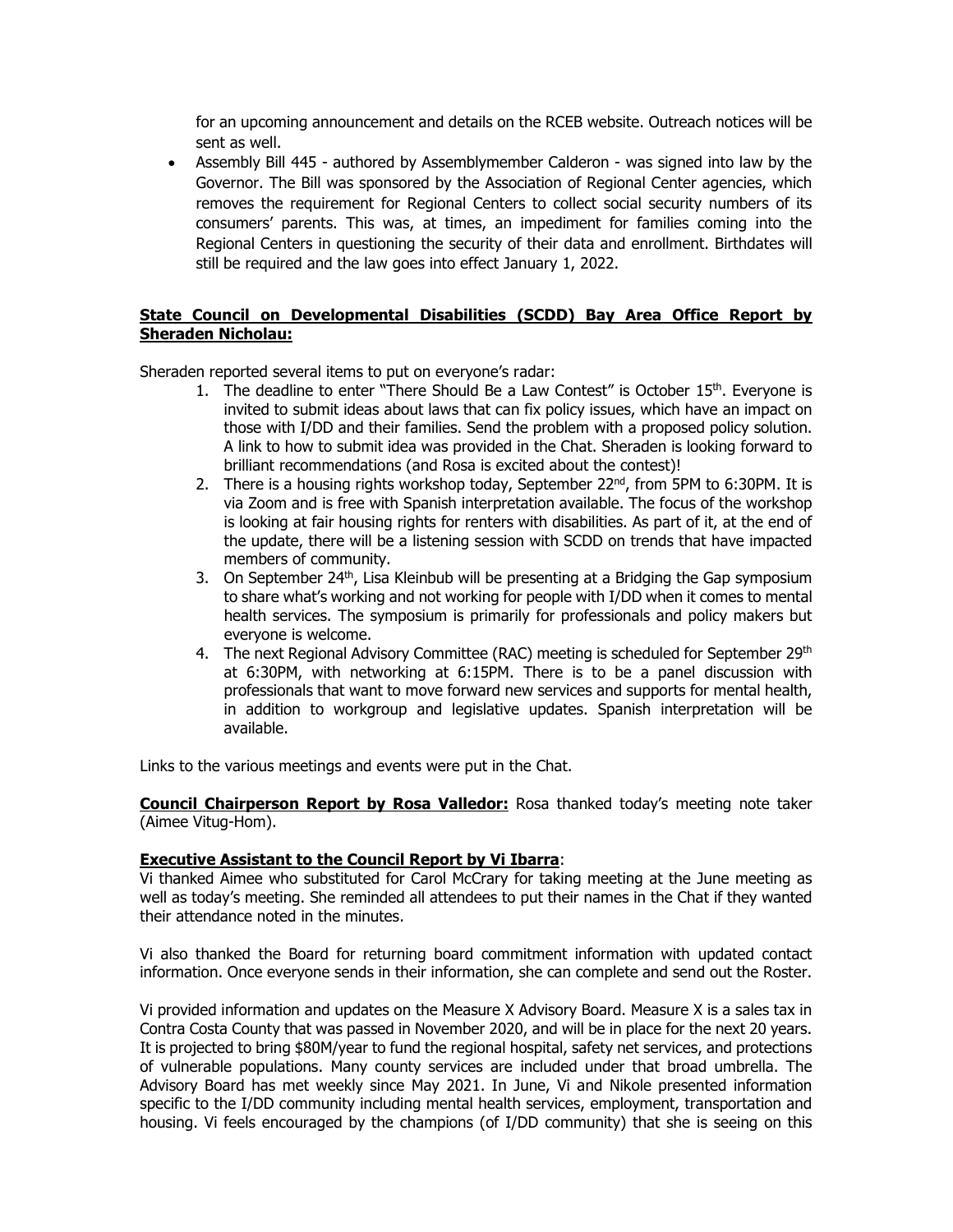committee. Also, even if they're not speaking specifically to I/DD needs, our identified issues can and need to be woven through various topics. The committee is now wrapping up their work  $$ their role is to make recommendations to the County Board of Supervisors on funding priorities. This evening, at 5:00 p.m., they should be voting to finalize their recommendations. Some items of interest for the DD Council, with are included in the top 10 priorities in their draft are: community mental health crisis response, children's mental health, transportation, and community based aging services. Recommendations are for the first year funding – there is to be a process to review the priorities on an annual basis.

The Vision for the Future conference will be held virtually this year over two Saturdays on October 16<sup>th</sup> and 23<sup>rd</sup> from 9:00 a.m. to 12:30 p.m. It is designed for students, parents, and care givers to explore post-secondary educational opportunities and other lifelong learning opportunities. Karen Lingenfelter will present on adult education and DREDF will offer a presentation on using the IPP to plan for transition out of high school. Other presenters include representatives from San Francisco State University and UC Davis who will be presenting on each of their new programs for students with I/DD, and also a panel presentation by former and current college students with I/DD. It should be a fun and interesting conference!

**Board Membership Report by Audrua Sysum:** Audrua announced there are two board openings. Anyone who is interested can contact her or Vi.

# **Committee Liaison Reports:**

CCTA Paratransit Coordinating Council (Vi Ibarra): The Council has not met since July – the next meeting is scheduled for November 15<sup>th</sup>. Vi reported they continue to have many open seats that are designated for paratransit riders and that seem to stay open. She is working in a small subgroup on outreach to increase rider participation in these meetings. As always, if you have any feedback about transportation, let Vi know. She is happy to receive it and bring to the PCC.

East Bay Legislative Coalition (Will Sanford): Will opened up with the good news: the people voted on September 14th and Governor Newsom kept his seat! Everyone hopes to be back to "regular business" now that the recall election is over. The not-so-good news is that \$300M was spent on it!

Will also reported on:

- Senate Bill 639, which phases out 14C with requirements for the State Council to work with stakeholders on a plan. The Governor still has not signed it.
- Big stuff happening on East Coast (Washington D.C.) the House of Representatives is hedging on \$100B of the proposal to pass a spending plan that moves forward \$400B over the next 10 years into long-term care. Will explained the Federal government has to increase authority in order to increase debt and, right now, the House is forcing the Republicans to ignore the debt limit. We are in for interesting politics! Our push is to maintain pressure on the support of the \$400B, which would benefit direct support professionals.

Emergency Planning Engagement (Aimee Vitug-Hom): Aimee shared the following:

VistAbility participated in the Concord's 2021 Emergency Preparedness Fair and handed out approximately 70 "Don't Be Scared, Be Prepared!" booklets. The resource is available online on Contra Costa County's Community Warning System web page. Also, free emergency preparedness training is available – "Prepare U 2" is a series of one-hour trainings through October 21<sup>st</sup>. See link in the Chat for how to register.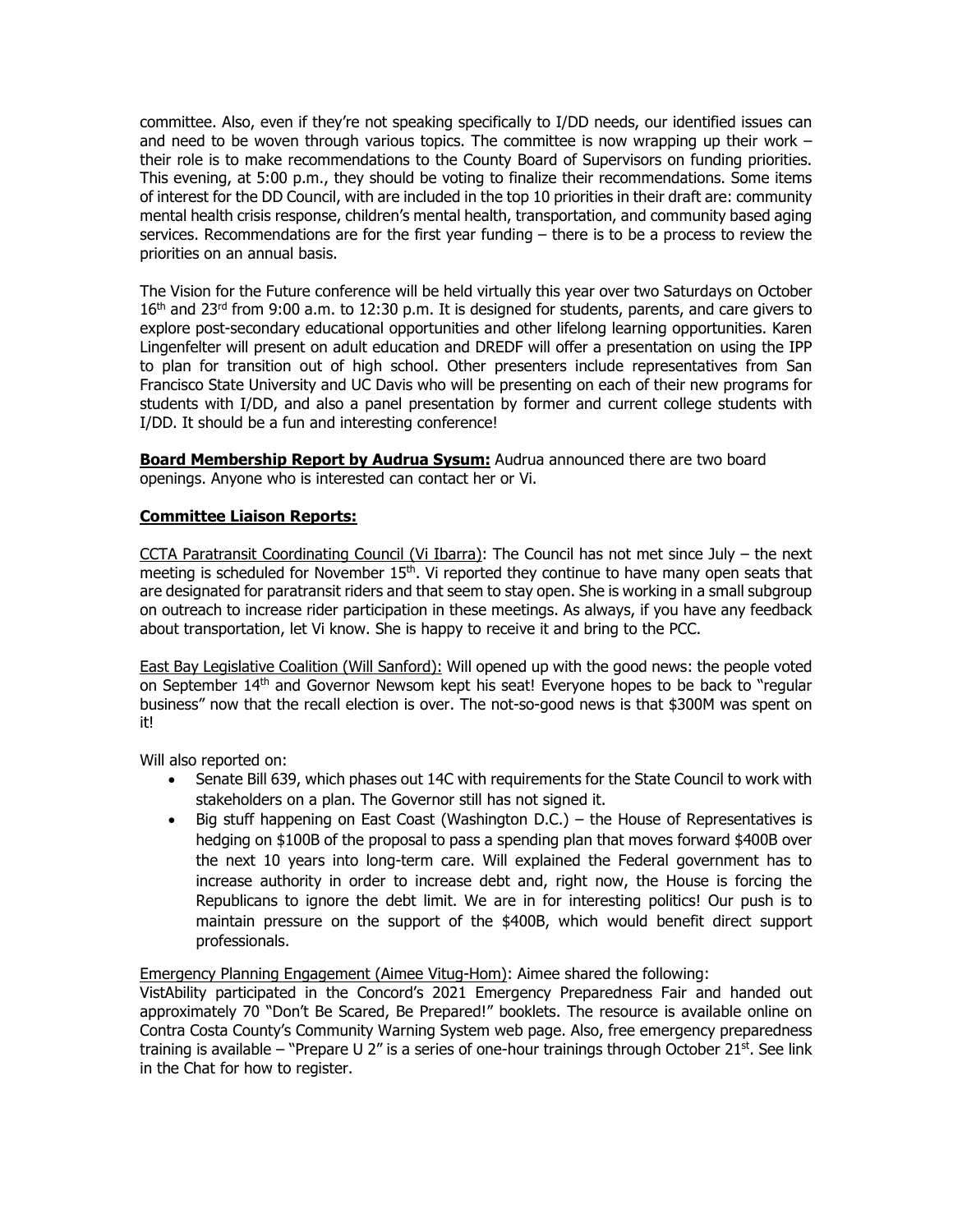HireAble (Donna Feingold): Donna reported that they took July off. They resumed meeting this month and had a representative from Amazon come to talk about jobs. The next meeting is scheduled for September  $24<sup>th</sup>$  at 9:30 a.m. There will be a presentation from the Department of Rehabilitation on workplace learning and a report on a study from the UC Davis MIND Institute.

Transition Task Force (Vi Ibarra): Vi shared there are a couple of projects in the works – a Person Centered Thinking presentation and continuing to keep updated the resource guide they have created provides information about adult programs and services. They are working on adding a section on college programs and supports. There will be an ongoing mechanism for programs to be added into the booklet.

Committee on Aging (Marianne Iversen): Marianne reported there was not an August meeting. They had a really good presentation on "later in life planning" earlier this month. Several committee members are networking with aging agencies in the area and trying to merge needs with the I/DD community. On October 5<sup>th</sup>, Bill Pelter will present at the next provider's meeting along with the Contra Costa's Area Agency on Aging to discuss the needs of the I/DD community. In November, Marianne will present on Alzheimer's and Down syndrome. The next Committee meeting is scheduled for October 12<sup>th</sup>. Contact Marianne for more information.

# **Planning for Resumption of In-Person Meetings:**

Vi provided some background on the Brown Act Rule from the State of California:

- As a governmental advisory body, our Council is subject to certain rules. There are strict rules on board members participating remotely in public meetings. Due to complications, remote participation was not offered by phone or virtually prior to the pandemic.
- Governor Newsom waived some of the Brown Act requirements due to the pandemic, which are set to expire September  $30<sup>th</sup>$ . Starting October  $1<sup>st</sup>$ , we would have to go back to the Brown Act Requirements and the Board to return in person for meetings.
- BUT, yesterday September  $21^{st}$ , the Governor signed Assembly Bill 361 that extends the ability to meet virtually. We can continue meeting this way for the foreseeable future. There might be some changes. Vi is awaiting guidance and may touch on it during next month's meeting.

Rosa thanked Vi, acknowledging it was a challenge to work through.

# **The Work of the Council:**

Rosa reported on the work of the Council during the retreat in August. Board members and guests continued the conversation about the continuing relevance of past priorities. They reviewed the previous priorities and topics as well as additional topics such as the Self-Determination Program, younger kids' issues, and service delivery in light of Covid-19. As they talked about the work of the Council, they found it can be divided into three categories:

- 1. Transition to adulthood including what to expect, higher education, employment, and independent living. Past Council work included "Employment IS an Option" and the Crossroads Speaker Series
- 2. Housing availability of housing for the community and considerations for those with unique or intensive behavioral or medical needs
- 3. Service capacity in the community

Vi created a spreadsheet that captures each of the three main categories and started filling in with the work of the Council, from January 2019 through the present time, based on:

Outreach and education Empowering individuals and capacity building Systems change Standing agenda items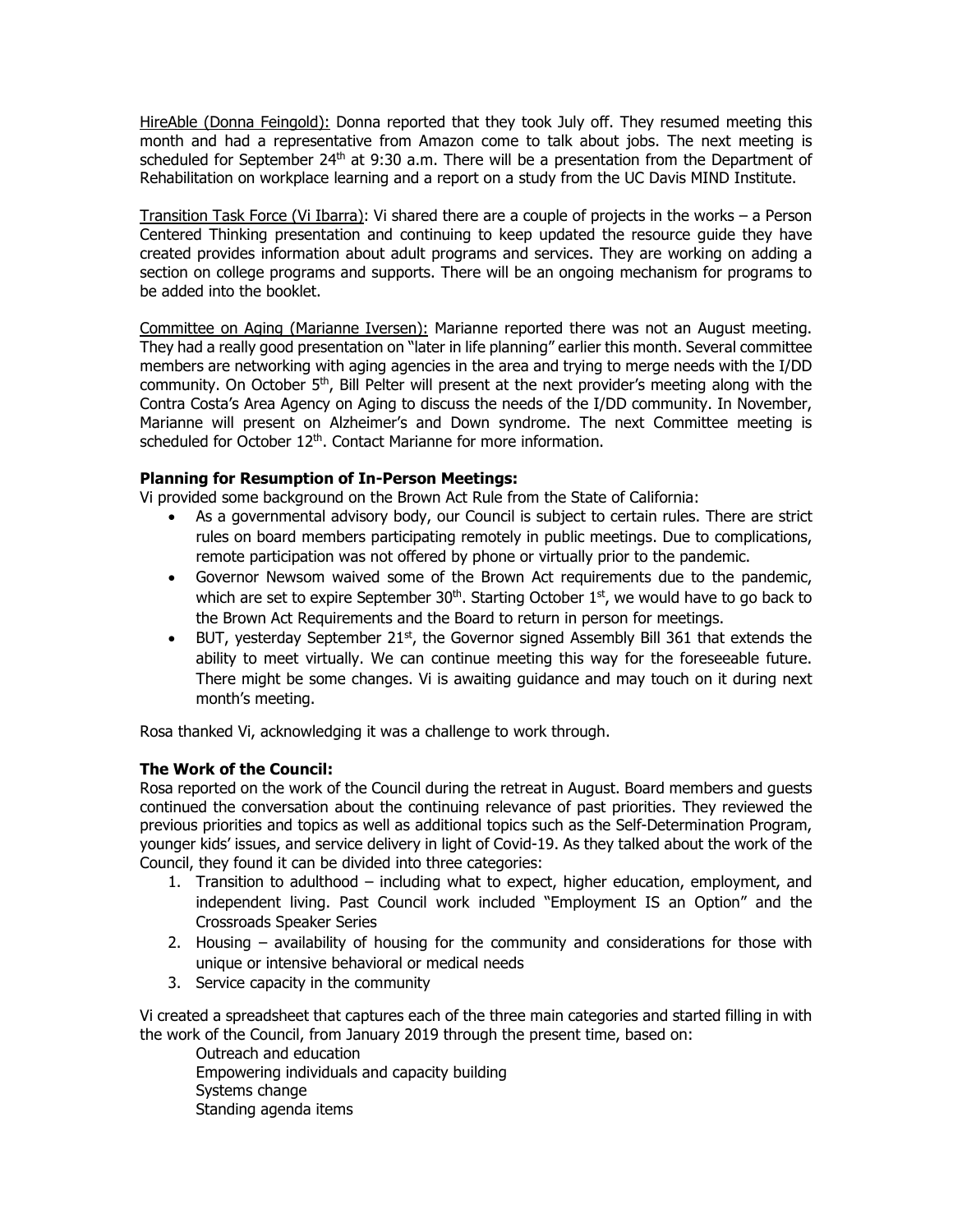#### Board member liaison on subject matter expertise

Vi will send "The Work of the Council" document to Board members and asked that they take a look and add particular areas of knowledge with a lofty goal of identifying any gaps. The document is a tool that shows the work of this very active Council to help us to be intentional and thoughtful on planning activities and addressing unmet needs.

"The Work of the Council" spreadsheet will be a living document and shared as a Google document with all Board members. Vi will send link later today, September 22<sup>nd</sup> and asks that members review and add comments by September 29<sup>th</sup>.

Leslie Visbal commented that everyone has so much to contribute. Sometimes, we forget how we represent our community in the work that we do. Additional topics were identified during the retreat and the comments of the spreadsheet reflect those who attended the August meeting. There is a lot of subject matter expertise in this Board.

Rosa agreed and stated how very lucky we are to have a wise and active Council. She, herself, is reviewing the robust information to see where she can add as far as knowledge and expertise. She expressed her appreciation to Vi for making sense of their ideas and organizing the information.

#### **Public Comment and Announcements:**

Pam Perls shared information about the Mental Health Commission – she has been attending the main meetings and suggested this be a part of the regular Liaison reports, in case there is something to share. The ruling body of mental health is pushing a crisis response, with Commission members who are well meaning and energetic but finding a lot of resistance. It is a complicated system with a lot of roadblocks. Pam urged that we make mental health a focus so that we can avoid unfortunate incidents like the ones that occurred in Walnut Creek and Danville.

Will Sanford announced that the first DDS task group on Regional Center Performance Contracts is taking place today. They do post what they talk about on DDS website, for those who are interested.

Michelle Mankewich provided the following public comment in the Chat: CSB Head Start and Early Head Start programs (0-5-year-old childcare services) are here to serve all children in the County. Feel free to refer families to the new website (see table below for the link).

# **Information from the Chat:**

| Resources, events, meeting information shared in Chat:                                    |
|-------------------------------------------------------------------------------------------|
| Your Fair Housing Rights: Updates for Renters with Disabilities, 9/22, at 5:00 p.m.       |
| Bridging the Gap Symposium, 9/23/21, 8:30 a.m. - 1:00 p.m. Captioning, ASL and Spanish    |
| interpretation will be available. To register: https://hopeservices.org/symposium         |
| State Council Regional Advisory Committee Meeting in English and Spanish will be on 9/29, |
| 6:30 p.m. Networking at 6:15 p.m.                                                         |
| "There Should Be a Law" Contest - send your problem and solution to the SCDD for a chance |
| for your idea to become SCDD's next legislative priority! https://scdd.ca.gov/wp-         |
| content/uploads/sites/33/2021/09/There-Should-Be-a-Law-Contest-Flyer-v-3-Accessible-      |
| Edits.pdf                                                                                 |
| Link to the Measure X Advisory Board Meeting $-9/22$ , 5:00 p.m.                          |
| http://64.166.146.245/agenda publish.cfm?mt=ALL&get month=9&get year=2021&dsp=ag          |
| &seq=1901                                                                                 |